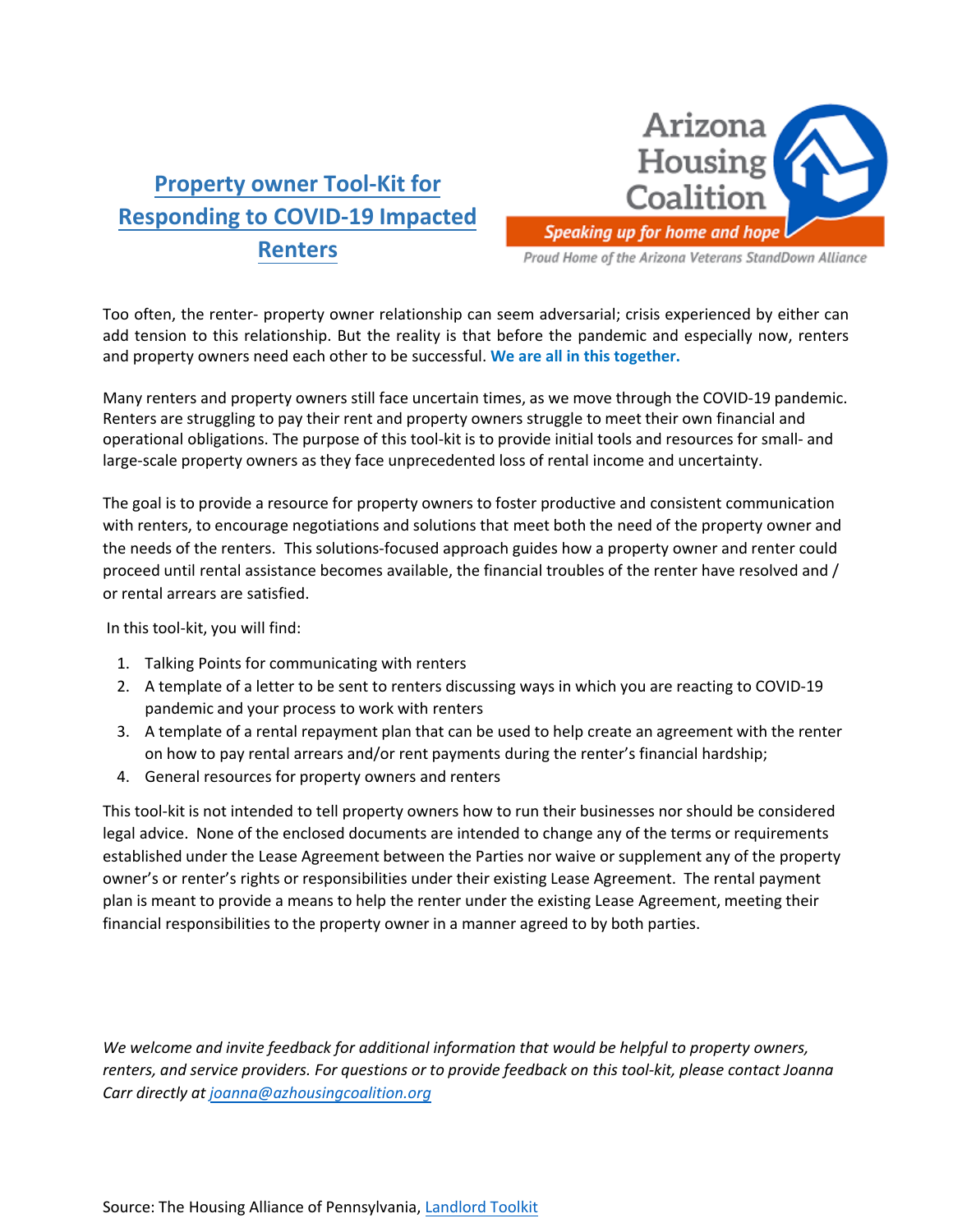## **Talking Points for Communicating with renters**



Proud Home of the Arizona Veterans StandDown Alliance

It's recognized that for many property owners the preferred method of communication is through text messaging. Below are examples of short brief messages that can be sent to renters through text to initiate conversations for addressing missed rent, repair requests, or other business needs. Please revise and change as best suits your business needs.

## **General Statements for updates**

- We are asking for your continued assistance in reducing the impact of COVID-19
- We want to maintain the communication that has made our business relationship so successful
- As a valued resident we want to share important updates with you and see if there is anything you need from us
- We are here to work with you
- We are all in this together and together we can get through this
- If you find that you are in need, please ask for help. If you find that you are able to help, please let your neighbors know
- Please be kind to one another, check on one another, and support your neighbors as best as you can while still practicing social distancing
- Stay safe and stay home

## **For those unable to make rent**

- We are all in this together and we are committed to working with our residents
- If you already experienced a loss of income or think that you may have a change to your income in the near future, please contact us at  $\langle$ XXX-XXX-XXXX o[r email@company.com>](mailto:email@company.com) as soon as possible
- We are creating individual plans to prevent eviction to work with those unable to make rent
- We are working with our renters to connect them to available rental assistance resources
- The failure to enter into individualized payment plan can result in an eviction or non-renewal of lease

## **For those residents who are late with rent and have not communicated with property owner**

- For all of our valued residents who are not financially impacted, please be aware the full rent is due as outlined in your lease
- If you are concerned about meeting your monthly rent payments, then please contact us, so that we can discuss the different options with you
	- You may be entitled to rental assistance if you cannot meet your monthly rent payments, please contact us so we discuss possible resources If you experienced a loss of income or think that you may have a trouble making rent in the near future, please contact us at <XXX-XXX-XXXX or email@company.com> as soon as possible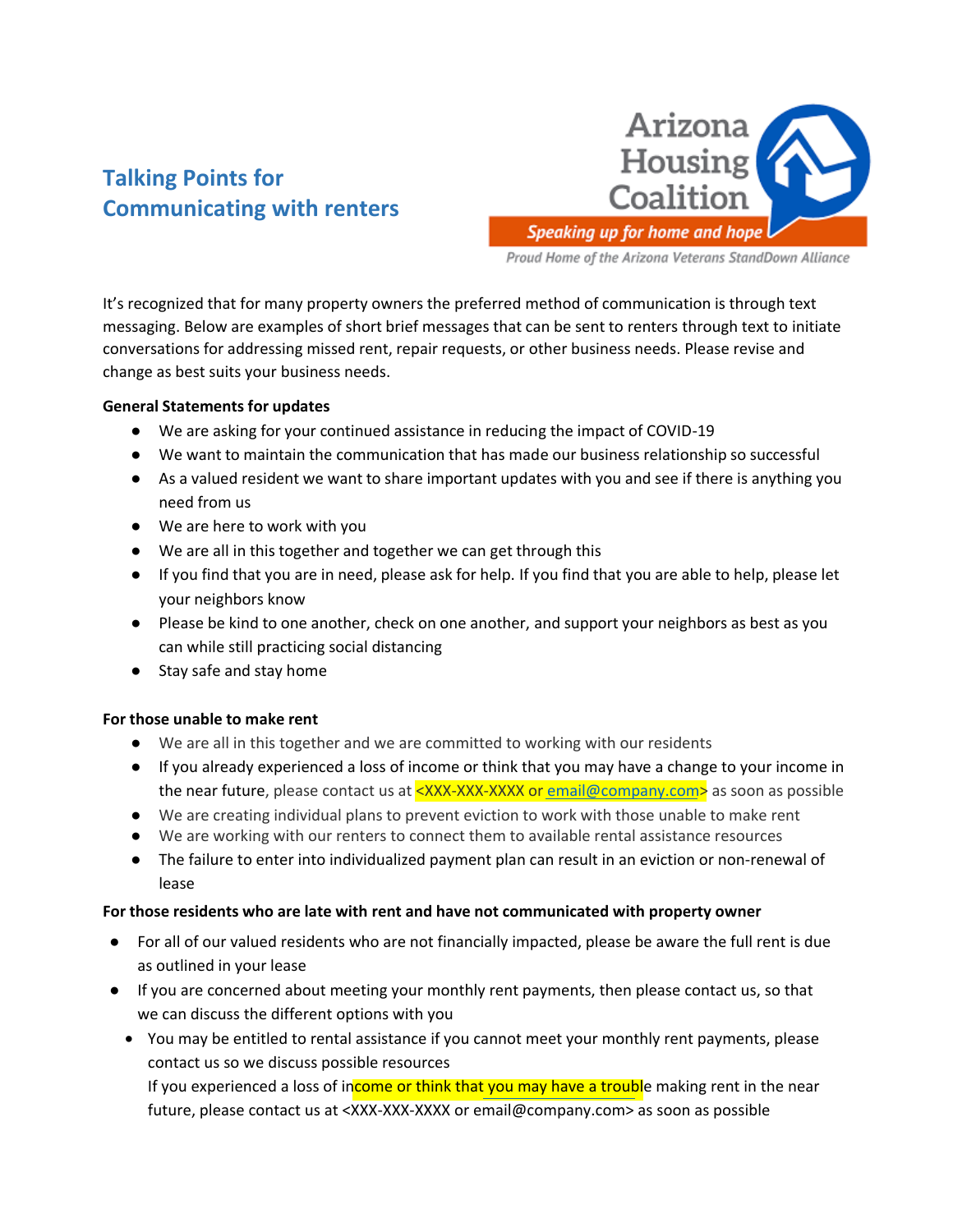● The failure to enter into individualized payment plan can result in an eviction or non-renewal of lease

## **Limiting Exposure Responding to Maintenance Requests:**

- We are committed to following the law
- Service requests are considered with regard for the safety of maintenance staff, contractors, and residents alike
- To limit exposure, non-essential maintenance will be delayed until safety restrictions are lifted
- If a repair is necessary, we will contact you with instructions on social distancing steps to ensure your safety during the repair

## **Maintaining a clean and safe building.**

- We need to do our part and regularly clean all community spaces such as front doors, call boxes, and elevators
- All community rooms for gathering are closed until further notice in accordance with the law.
- Maintenance request should be submitted <STATE YOUR POLICY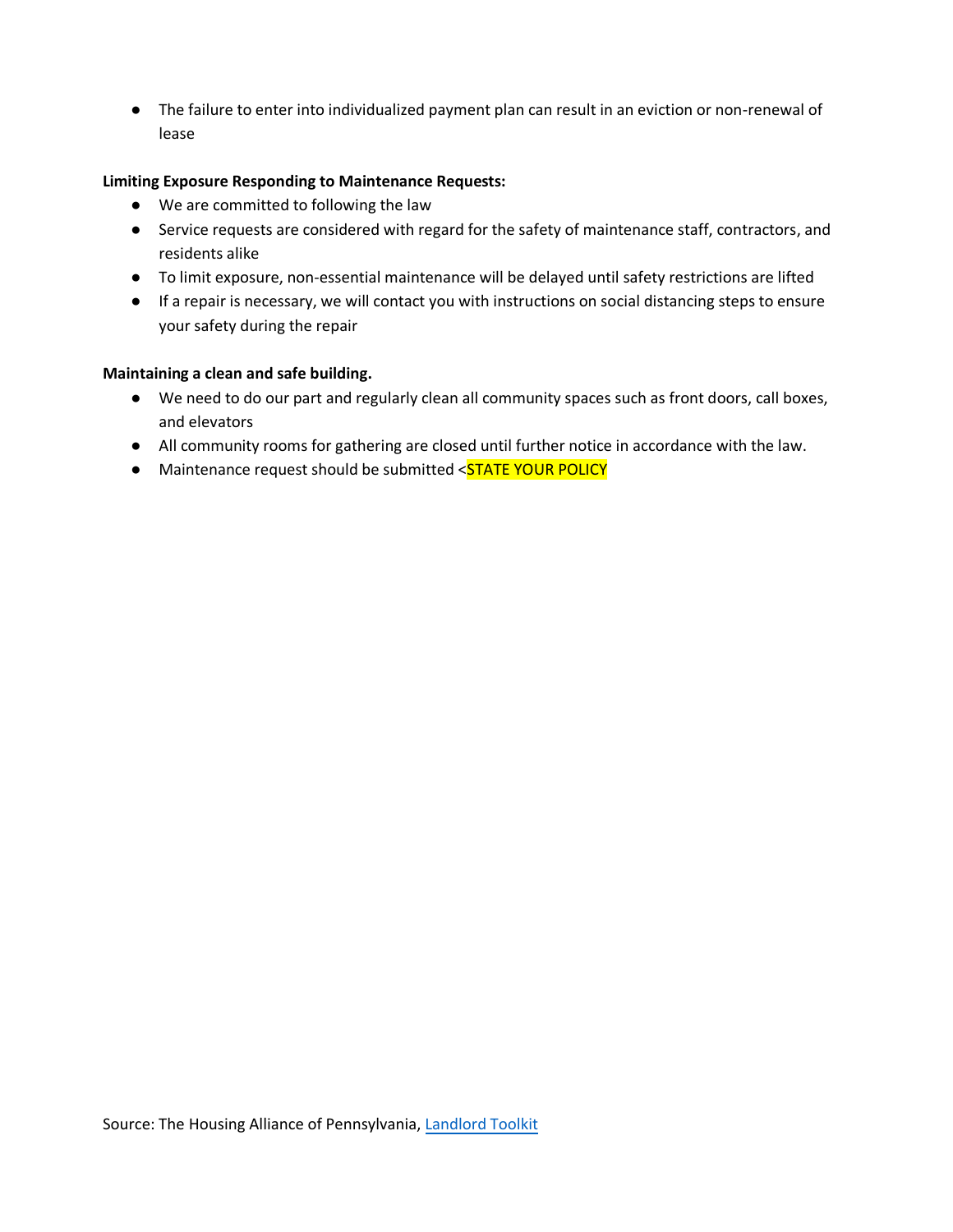<Date>

<Company Name> <Address 1> <Address 2> <Address 3>

Dear Valued Resident,

We, <Company Name>, want to reach out and touch base during these unusual and challenging times. We want to let you know that we see you as a partner in the effort to keep EVERYONE safe and at home. We recognize that while everyone has been impacted by this outbreak, some have been impacted more than others. We are asking for your continued assistance in reducing the spread of COVID-19 by washing your hands, practicing social distancing and maintaining the communication that has made our business relationship so successful.

To that end, this letter will let residents know what steps <Company Name> is taking and to review our expectations with our residents.

## **Maintaining a clean and safe building.**

We understand that to help stop the spread of the virus, we need to do our part and regularly clean all community spaces such as front doors, call boxes, and elevators. All community rooms for gathering are closed until further notice. <PLEASE ADD SPECIFIC DETAIL ON STEPS YOU HAVE TAKEN>

## **Limiting Exposure Responding to Maintenance Requests:**

Service requests are considered with regard for the safety of maintenance staff, contractors, and residents alike. To limit exposure, we have been deferring non-essential maintenance, resulting in only handling emergency issues as allowed by applicable law. Please still submit all requests, we will review and if an emergency, we will contact you with the steps we can all take to ensure safety during the repair.

To remind you all maintenance request should <STATE YOUR MAINTENANCE PROTOCOL>

## **Increased Communication with Residents**

We are all in this together and we are committed to working with our residents. In this current environment of preventing the spread of COVID 19, we are aware that many people have experienced a disruption to their work and loss of income. For some this is temporary, for others it is permanent, and for many it is still too soon to tell how long they will be impacted.

**If you already experienced a loss of income or think that you may have a change to your income in the near future, please contact us at <XXX-XXX-XXXX or name@company.com> as soon as possible. We are here to work with you.**

For those that contact us immediately, we are able to provide assistance. To all our residents that have been impacted by the COVID-19 Pandemic, we are creating individual plans to prevent eviction for nonpayment of rent and to connect to resources. We are here to work with you.

Source: The Housing Alliance of Pennsylvania, property owner Toolkit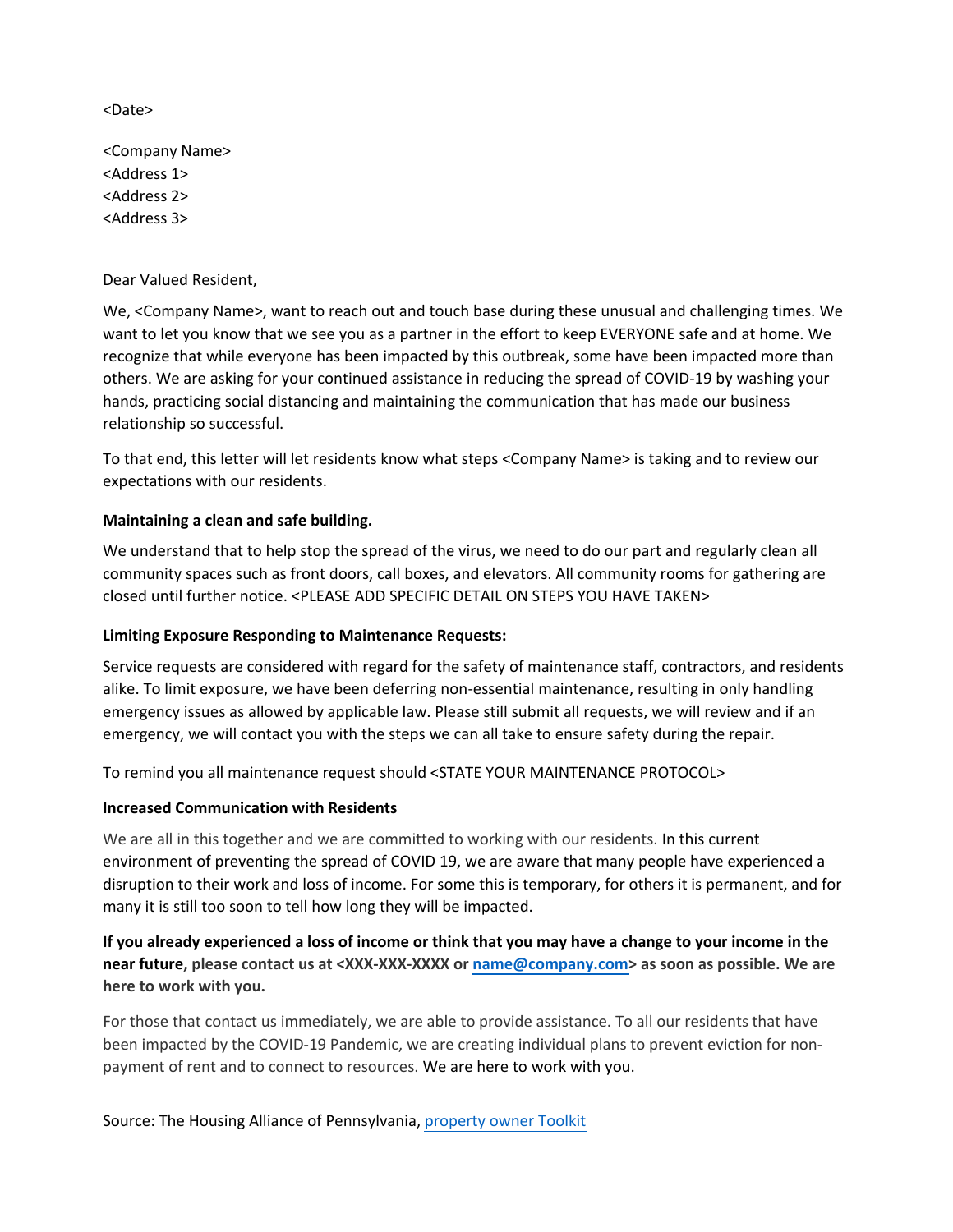## **For all of our valued residents who are not financially impacted, please be aware the full rent is due as outlined in your lease. We are all in this together and together we can get through this.**

The failure to pay rent or enter into individualized payment plan can result in an eviction or non-renewal of lease.

#### **Please Stay Safe**

We are all impacted by this pandemic. If you find that you are in need, please ask for help. If you find that are able to help, please let your neighbors know. Please be kind to one another, check on one another, and support your neighbors as best as you can while still practicing social distancing.

Stay safe and stay home

<Contact Name> <Contact Info>

#### **Just in case you need it here are some resources that are good to know**

**[211-Arizona](https://211arizona.org/) –** Provides important resources such as assistance finding food, paying bills and housing costs, childcare and other essential services. 211-Arizona is updating its webpage and information with important updates to services and resources in response to COVID-19.

Dial: 2-1-1 within Arizona

Dial:877-211-8661 from anywhere

Arizona Relay callers, dial 7-1-1 or 800-367-8939 and ask for 877-211-8661.

**[US Department of Treasury Emergency Rental Assistance](https://home.treasury.gov/policy-issues/coronavirus/assistance-for-state-local-and-tribal-governments/emergency-rental-assistance-program)** - Provides rent and utility assistance to eligible Arizona renters impacted by the COVID-19 pandemic. Eligible households may receive up to \$3,500 per month in combined rent and utility assistance for a maximum of 18 months.

View a list of US Treasury Emergency Rental Assistance programs **[here](https://www.azhousingcoalition.org/housinginstability.html)** 

## **[Property Owners are eligible to apply for these funds on behalf of renters](https://www.azhousingcoalition.org/housinginstability.html)**

A. If you are unable to apply online, call the toll free 211 line for assistance in completing your application during regular business hours Monday through Friday from 9:00 a.m. to 5:00 p.m.

- 1. Dial 211 2. Press 6 for COVID-19
- 3. Pick a language, press 1 or 2
- 4. Press 5 for Eviction Prevention

**AZ [Eviction](https://azevictionhelp.org/) help –** Informational resources for renters to explain legal rights pertaining to eviction

**[List of known rental assistance resources in Arizona](https://docs.google.com/document/d/1nl6IpMBiDOZ2DWNXzNW9Z-ryKkFa2qAvYH337h3_1qs/edit?usp=sharing) – A list of rental and utility assistance programs** statewide, in addition to the US Department of Treasury resources

**[Arizona Together –](https://arizonatogether.org/)** Lists various resources for Arizonans to access during the COVID-19 outbreak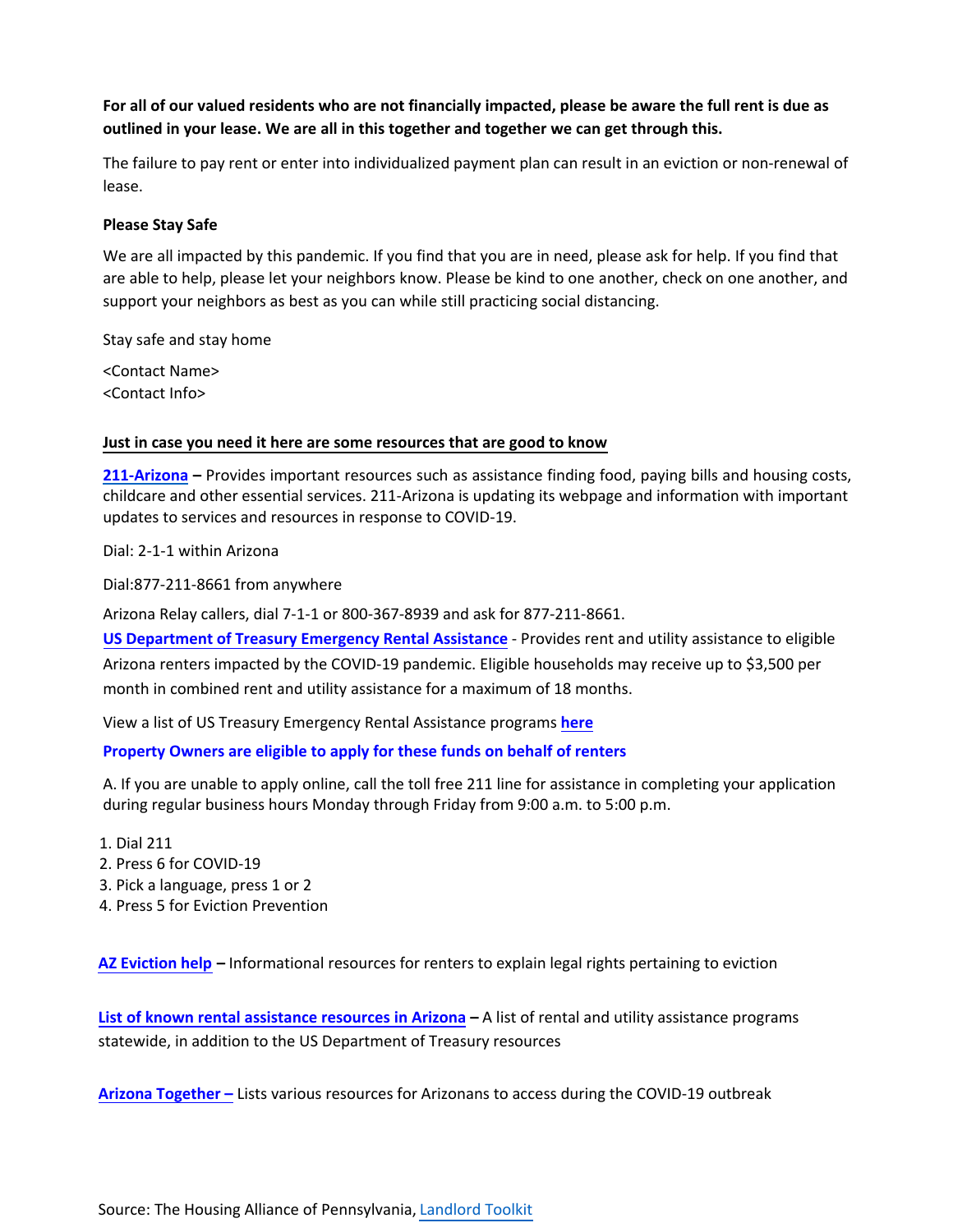**DES unemployment [benefits guidance](https://des.az.gov/) –** Information for Arizonans who have lost work due to COVID-19 and need to apply for unemployment benefits

Unemployment Insurance: (602) 364-2722 Cash Assistance: (855) 432-7587 Medical Assistance: (855) 432-7587 Electronic Benefit Transfer (EBT Card) Customer Service(888) 997-9333 Adult Protective Services: (877) 767-2385 SNAP (Nutrition assistance) : 1-855-432-7587

**APS [COVID-19 information](https://www.aps.com/en/About/Our-Company/Our-Commitment-to-Safety/COVID-19)** – Information for APS customers on utility relief during the COVID-19 pandemic. 602-371-7171 (800-253-9405)

**SRP [COVID-19 Assistance](https://www.srpnet.com/community/assistance_programs.aspx) -** Information for SRP customers on utility relief during the COVID-19 pandemic. (602) 236-8888.

**[Domestic](https://www.acesdv.org/helpline/) Violence support -** Support for those experiencing Domestic Violence. 24/7 Domestic Violence Hotline 800-799-7233 800-787-3224 (TTD) Arizona Coalition to end Domestic Violence: Call 1-888-767-2445

**Arizona Health [Department](https://www.azdhs.gov/) Information about COVID-19**

Arizona COVID-19 Hotline: 1-844-542-8201

**Crisis [Support](https://www.azahcccs.gov/BehavioralHealth/crisis.html)** Support for those in crisis. Central AZ: 800-631-1314 / Northern AZ: 877-756-4090 /AZ: 866-495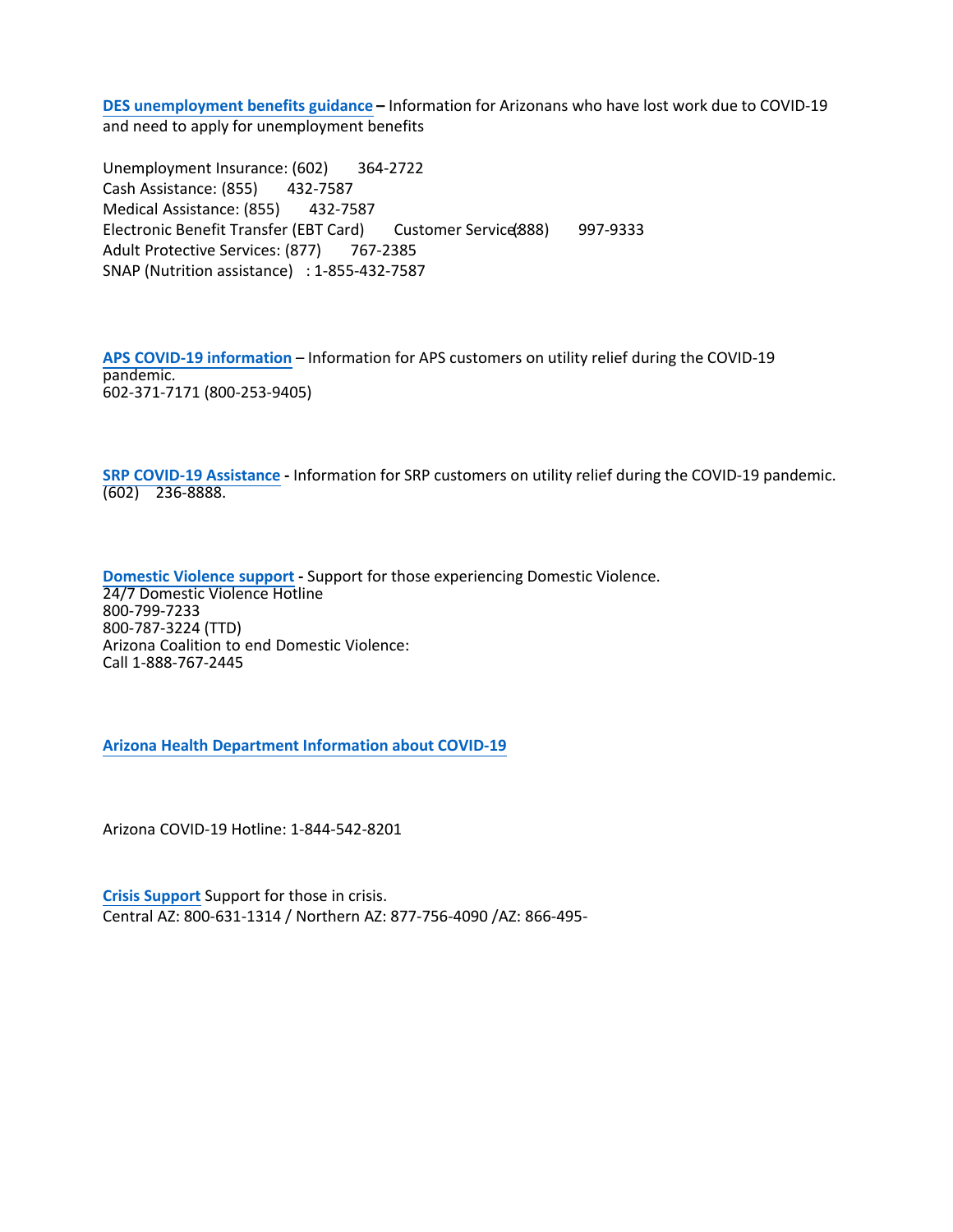Client name:\_\_\_\_\_\_\_\_\_\_\_\_\_\_\_\_\_\_\_\_\_\_\_\_\_\_\_\_\_\_\_\_\_\_\_\_\_\_\_\_\_\_\_\_\_\_\_\_\_\_\_\_\_\_\_\_\_\_\_\_\_\_\_\_\_\_\_\_\_\_\_\_\_\_

Client Address:

## **Rent Payment Plan Agreement**

Rental Company Name:

Date Form Completed:

Form Completed By (Name):

is committed to supporting individuals and families in remaining in their homes. Due to complex circumstances beyond a resident's control and limited resources related to a loss or reduction in employment due to the COVID- 19 pandemic, we recognize that residents may find themselves unable to make rental payments in a timely manner.

We see this Rental Payment Plan as a way for us the Property Owner/Manager to work with residents in a proactive way to foster respectful and consistent communication and have a solutions focused approach to guide how we both should proceed until the financial troubles of the resident have resolved and rental arrears are satisfied.

| <b>Resident Information</b>           |                   |  |  |  |
|---------------------------------------|-------------------|--|--|--|
| <b>Resident Name:</b>                 |                   |  |  |  |
| <b>Resident Physical Address:</b>     |                   |  |  |  |
| <b>Resident Phone:</b>                |                   |  |  |  |
| <b>Resident Email:</b>                |                   |  |  |  |
| Preferred method of contact:          |                   |  |  |  |
| Preferred method to receive messages: |                   |  |  |  |
| <b>Status of the Lease</b>            |                   |  |  |  |
| Monthly Rent:                         | Security deposit: |  |  |  |
| Date renter moved in:                 |                   |  |  |  |
| Date Lease is up for renewal:         |                   |  |  |  |
|                                       |                   |  |  |  |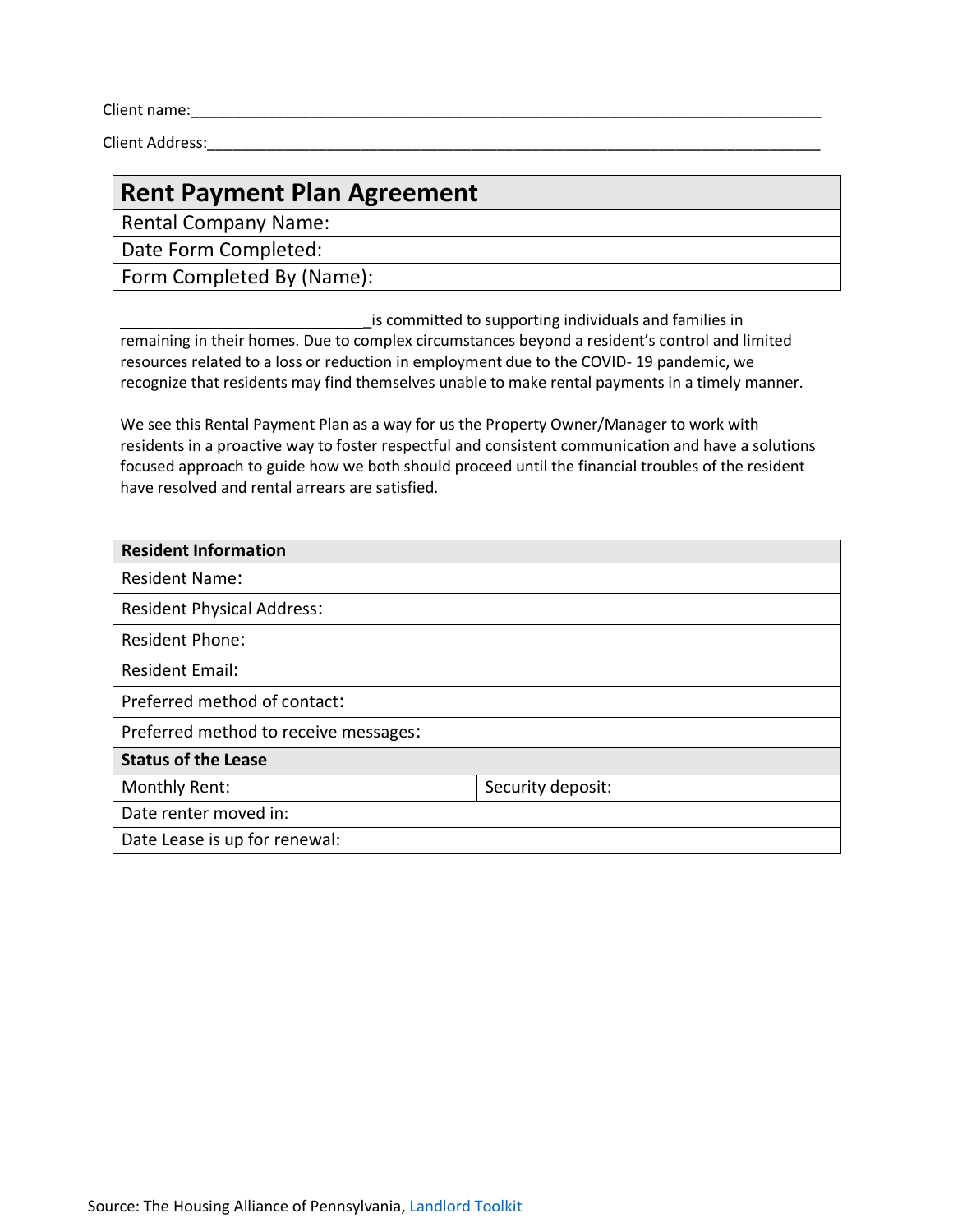|                                                                                   | <b>Income Status of the Resident</b>                    |  |                                                     |   |     |            |                       |              |             |                |
|-----------------------------------------------------------------------------------|---------------------------------------------------------|--|-----------------------------------------------------|---|-----|------------|-----------------------|--------------|-------------|----------------|
|                                                                                   | Have you experienced any of the following?              |  |                                                     |   |     |            |                       |              |             |                |
| П                                                                                 | Total loss of employment income                         |  |                                                     | П |     |            | Reduced hours at work | Neither      |             |                |
| How much has your total monthly income reduced or are you expecting it to reduce  |                                                         |  |                                                     |   |     |            |                       |              |             |                |
|                                                                                   | (including salaries, pension, SSI, child support, etc)? |  |                                                     |   |     |            |                       |              |             |                |
| П                                                                                 | Less than 50%                                           |  |                                                     |   |     | 50% to 75% |                       |              | 75% to 100% |                |
|                                                                                   |                                                         |  | How long do you expect to see your income impacted? |   |     |            |                       |              |             |                |
| П                                                                                 | 2-3 months                                              |  | $3+$ months                                         |   |     |            |                       | Indefinitely |             | Don't know yet |
|                                                                                   |                                                         |  | Are you able to pay a partial payment?              |   |     |            |                       |              |             |                |
|                                                                                   | No.                                                     |  | Yes, by how much:                                   |   | П   | 1/3        |                       | 1/2          | Other:      |                |
| Have you applied for unemployment insurance or other public assistance?           |                                                         |  |                                                     |   |     |            |                       |              |             |                |
|                                                                                   | No                                                      |  |                                                     |   | Yes |            |                       |              | In process  |                |
| Have you applied for rental assistance through a government office or non-profit? |                                                         |  |                                                     |   |     |            |                       |              |             |                |
|                                                                                   | No                                                      |  |                                                     |   | Yes |            |                       |              | In process  |                |

| To be completed by Property Owner:                             |                                                                         |  |  |  |  |  |
|----------------------------------------------------------------|-------------------------------------------------------------------------|--|--|--|--|--|
| Steps taken in agreement with resident (Select all that apply) |                                                                         |  |  |  |  |  |
|                                                                | Waived late fees                                                        |  |  |  |  |  |
|                                                                | Waived penalty for ending lease early                                   |  |  |  |  |  |
|                                                                | Forgive $\sin \theta$ frent for a period of<br>months                   |  |  |  |  |  |
|                                                                | Reduce rent by \$<br>for<br>months                                      |  |  |  |  |  |
|                                                                | If a balance, divide amount due across<br>months to be paid monthly     |  |  |  |  |  |
|                                                                | from the security deposit towards rental arrear<br>Use the $\zeta$      |  |  |  |  |  |
|                                                                | days early will be receive a credit of \$<br>Rent paid                  |  |  |  |  |  |
|                                                                | Other Arrangements to work/barter with resident (ex. forgiving rent for |  |  |  |  |  |
|                                                                | maintenance/cleaning services completed by resident):                   |  |  |  |  |  |
|                                                                |                                                                         |  |  |  |  |  |
|                                                                |                                                                         |  |  |  |  |  |
|                                                                |                                                                         |  |  |  |  |  |
|                                                                |                                                                         |  |  |  |  |  |
|                                                                |                                                                         |  |  |  |  |  |
|                                                                |                                                                         |  |  |  |  |  |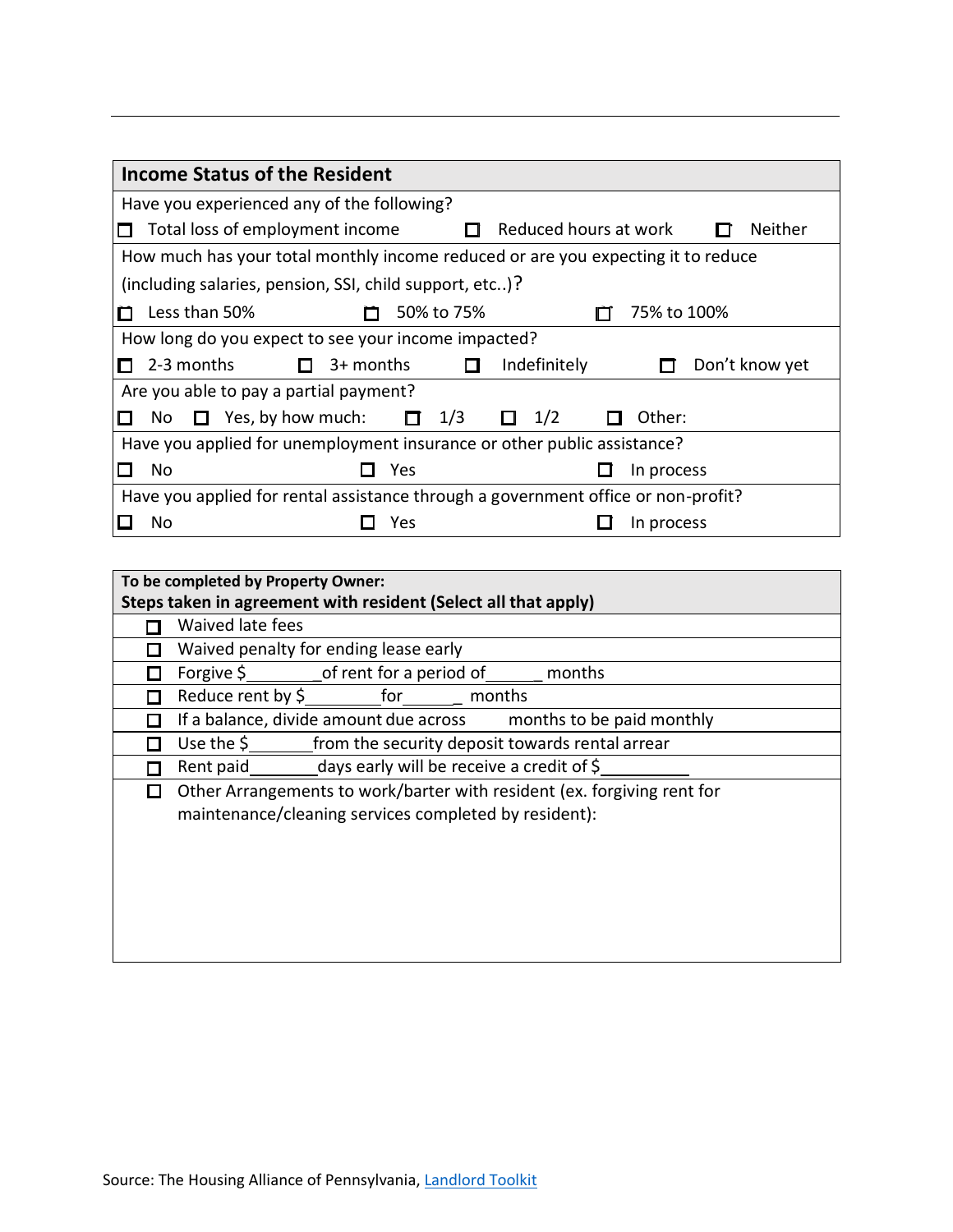| <b>Modified Rent Schedule</b>                                                                                                                                                                                         |                                                                                                                                                                                                                                              |                         |               |  |  |  |  |
|-----------------------------------------------------------------------------------------------------------------------------------------------------------------------------------------------------------------------|----------------------------------------------------------------------------------------------------------------------------------------------------------------------------------------------------------------------------------------------|-------------------------|---------------|--|--|--|--|
|                                                                                                                                                                                                                       | As noted above Rent will be:                                                                                                                                                                                                                 |                         |               |  |  |  |  |
|                                                                                                                                                                                                                       | Reduced by:                                                                                                                                                                                                                                  | Deferred for:<br>$\Box$ | Forgiven for: |  |  |  |  |
|                                                                                                                                                                                                                       |                                                                                                                                                                                                                                              | Months                  | Months        |  |  |  |  |
|                                                                                                                                                                                                                       | Rent Amount of \$ 1.1 [10] is scheduled to begin on Solomon Contains and the scheduled to begin on Solomon Contains and the scheduled to begin on Solomon Contains and the scheduled to begin on<br>and<br>is valid for months.              |                         |               |  |  |  |  |
|                                                                                                                                                                                                                       | Total amount of arrearage balance due is $\underline{\mathsf{S}}$ _______________ no later than<br>Monthly Balance Due Payments of _____________ are due to begin on<br>and<br>should by submitted:<br>□ With rent in a single payment of \$ |                         |               |  |  |  |  |
|                                                                                                                                                                                                                       | As a separate payment of \$_______________due on________day of the month.                                                                                                                                                                    |                         |               |  |  |  |  |
| We will accept complete balance due payments at any time without penalty                                                                                                                                              |                                                                                                                                                                                                                                              |                         |               |  |  |  |  |
| ***Rent payments not covered in this modified schedule should are due according to the<br>original lease agreement. Failure to abide by this Schedule may result in penalty up to<br>and including eviction action*** |                                                                                                                                                                                                                                              |                         |               |  |  |  |  |

## **Communication Plan**

To ensure that both Resident and Property Owner/Manager are able to fulfill the agreement outlined above, there will be regularly scheduled Check-ins to update each other on changes that may impact the above agreed upon plan and allow adjustments to be made on as needed basis.

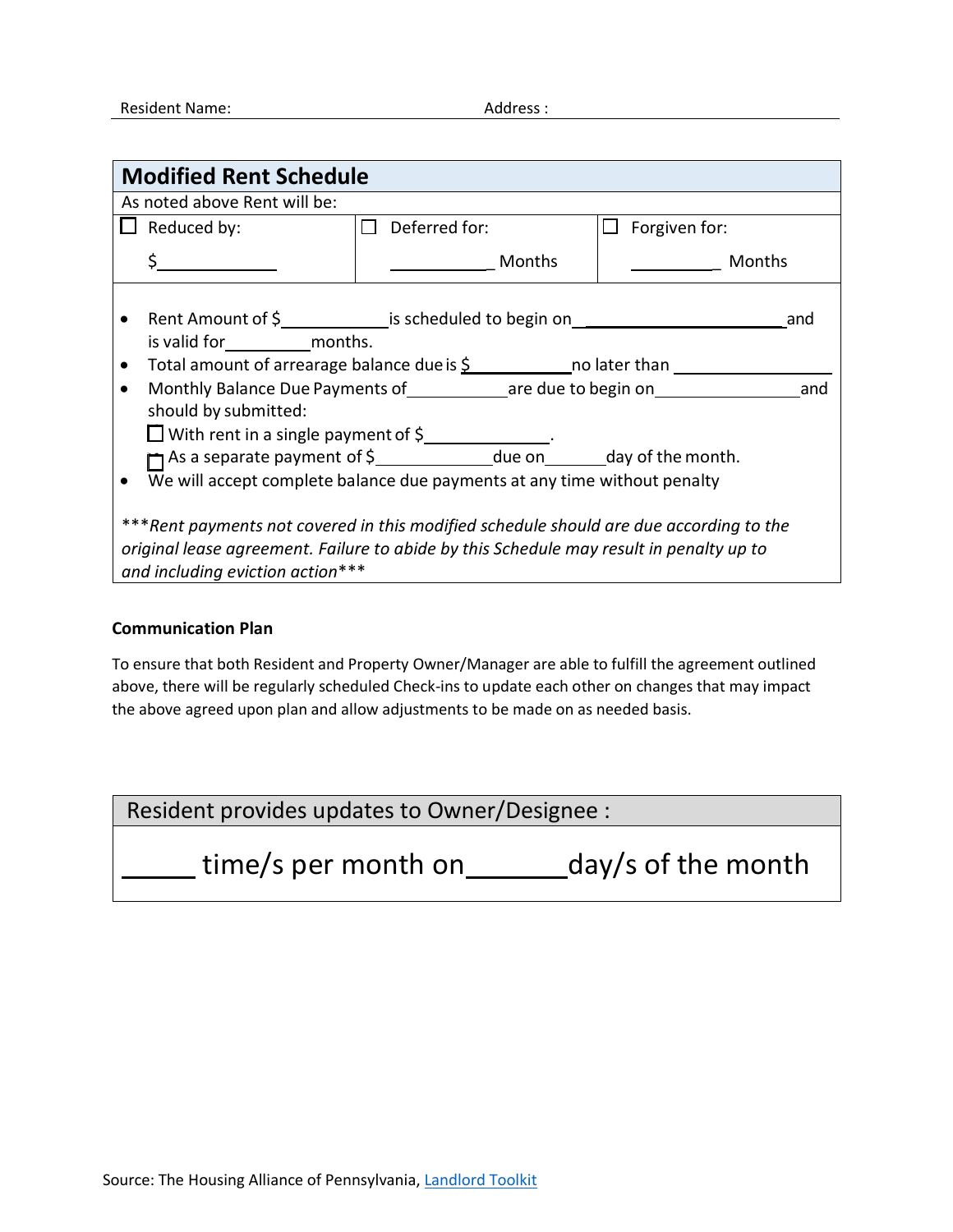\*\*\**This document does not change any of the terms or requirements established under the Lease Agreement between the Parties. This document is intended to provide short term relief to the Resident and does not waive or supplement any of the Property Owner's or Resident's rights or responsibilities under that Lease Agreement.\*\*\** 

| Resident:      |                                            |      |  |  |  |
|----------------|--------------------------------------------|------|--|--|--|
|                | Signature                                  | Date |  |  |  |
| Property       |                                            |      |  |  |  |
| Owner/Manager: |                                            |      |  |  |  |
|                | Signature                                  | Date |  |  |  |
|                |                                            |      |  |  |  |
|                | To be completed by Property Owner:         |      |  |  |  |
| Date           | <b>Contact Notes/Updates from Resident</b> |      |  |  |  |
|                |                                            |      |  |  |  |
|                |                                            |      |  |  |  |
|                |                                            |      |  |  |  |
|                |                                            |      |  |  |  |
|                |                                            |      |  |  |  |
|                |                                            |      |  |  |  |
|                |                                            |      |  |  |  |

Source: The Housing Alliance of Pennsylvania[, Landlord Toolkit](https://housingalliancepa.org/wp-content/uploads/2020/04/COVID-19_Landlord_Tool-Kit.pdf)

.